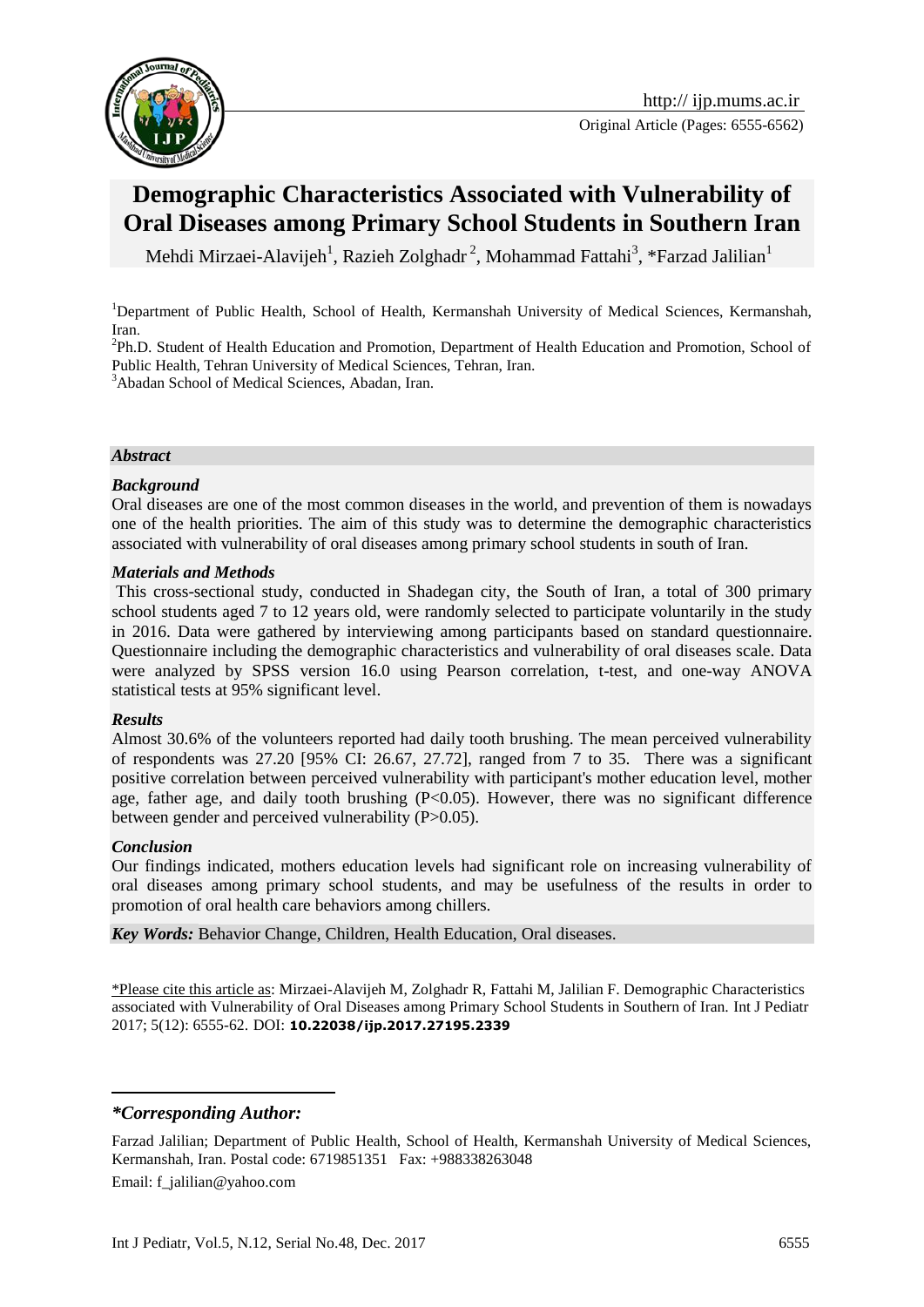#### **1- INTRODUCTION**

 Oral and dental diseases have been considered really important due to their high prevalence and their effects on people quality of life (1-3). According to a World health organization (WHO) report, roughly half of children and the majority of adults are involved with oral and dental problems (4). Oral health is one of the most important determinants of public health, which has a major impact on economic affairs, and in addition to treatment costs, more than 50 million hours are wasted annually due to problems with oral diseases around the world, which certainly affects the performance and activity of individuals (5). In this regard, statistics show that about 3.9 billion people worldwide are affected by oral and dental problems and the prevalence of untreated tooth decay in permanent teeth is estimated worldwide at 35% (for all ages) (6).

On the other hand, oral and dental diseases are not often life-threatening, but have high prevalence and social and economic consequences; for example, the risk of heart disease is higher in people with dental decay (7); and mothers with periodontal disease are more likely to have preterm labor or give birth to low birth weight babies (8). Also, oral-dental treatments and dental services are costly in the whole world, and even in high-income countries, between 5% and 10% of public health spending is on oral-dental care, and findings from a study showed that \$ 298 billion is spent on direct dental care per year in the word, which means 4.6% of total health expenditures (9), and it imposes high expenses on households (10). Furthermore, in low-income and averageincome countries, investment in oral care is very low and few available resources are used for emergency care and relief of dental pain (11). Considering the effect of oral health on physical and mental health of individuals as well as control of these diseases, many measures have been taken

to prevent these diseases, which include the wide use of fluoride in various forms, the promotion of oral hygiene, the reduction of sugar intake and communitybased health education programs (5). In this regard, community-based dental specialists believe that oral health of the community can be improved by changing the conditions, behavior, environment and organization of the services (12). These facts clarify the necessity of implementing health interventions; on the other hand, the need for any type of health planning is to identify the effective and predictive factors of behavior, and although the discovery of all factors affecting behavior is difficult, achieving a number of factors and variables affecting these behaviors facilitate the prediction power and help the practitioners to formulate programs (13). Therefore, many studies have shown that perceived vulnerability is one of the strongest predictors of adopting oral health promotion behaviors among children (14, 15). The objective of this study was to determine the demographic characteristics associated with vulnerability of oral diseases among primary school students in south of Iran.

#### **2- MATERIALS AND METHODS**

#### **2-1. Study design and procedure**

 The study was a part of a project conducted among primary school students in Shadegan city, Khuzestan province, the south of Iran, during 2016, with the aim of providing knowledge for promotion of the oral health care behaviors. The sample size was calculated at 95% significance level according to the results of a pilot study and a sample of 300 was estimated. To enroll the participants and collect data the following stages were done. First, different areas of the city were classified based on the division of the geographical region, next for each social class one girls and one boys primary school were randomly selected (a total of eight primary school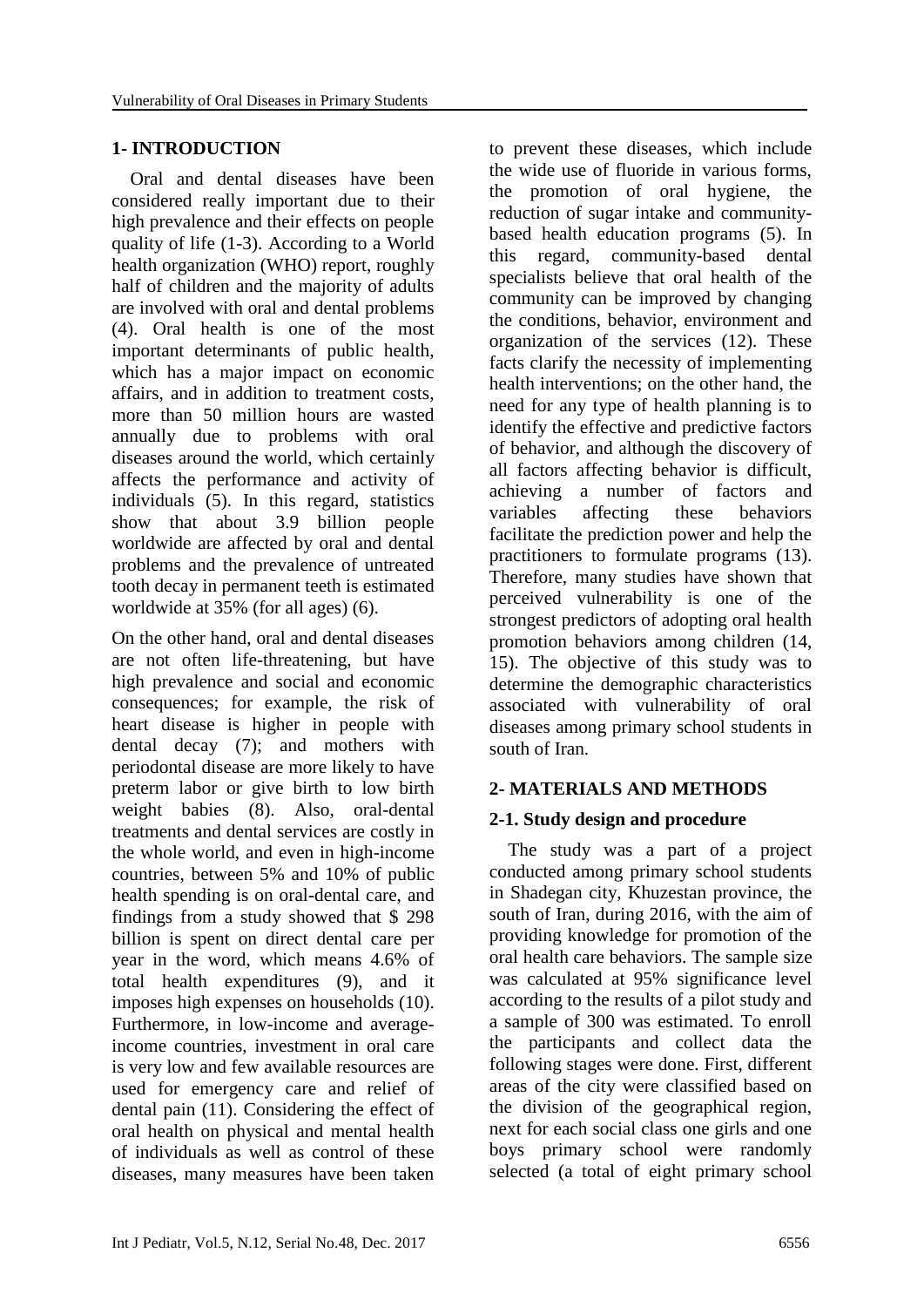were selected). Then, among students who study on the school, subjects were enrolled into this study voluntarily. Finally, the volunteers were gathered by interviewing among participants based on questionnaire. This study was conducted with approval from Abadan school of Medical Sciences, institutional review board and informed consent was obtained from participants (IR.ABADANUMS.REC.1395.88). Of the population of 300, 288 (96%) signed the consent form and voluntarily agreed to participate in this study.

# **2-2. Measures**

Prior to conducting the main project, a pilot study was carried out. Initially the relevant questionnaires were administered to 30 primary school students who were similar to study population in order to estimate the duration of the study conduction and to evaluate the reliability of the questionnaire.

Questionnaire included three sections that comprised fifteen items; including, seven questions for demographic factors, one item about daily tooth brushing, and seven items for perceived vulnerability construct.

# **2-2-1. Demographic characteristics**

The background variables assessed in this study included: age (years), gender (male, female), father age (years), mother's age (years), father' s educational level (under diploma, diploma, and academic), mother' s educational level (under diploma, diploma, and academic), family members (numbers).

# **2-2-2. Daily tooth brushing**

To assess whether or not the children's had daily tooth brushing, we used their responses one questions "have you had daily tooth brushing"? For which the response category was Yes or No.

# **2-2-3. Perceived vulnerability Scale**

Perceived vulnerability scale was designed based on standard scales (5, 16, and 17).

Seven items were designed to measure perceived vulnerability about oral disease (e.g. "may I also be suffering from oral diseases" or "oral diseases cause stink of my mouth"). Based on the questionnaire instructions for responding, A 5-point Likert type scaling, ranging from 1 (strongly disagree) to 5 (strongly agree), was used. Furthermore, the range of questionnaire from 5 to 35, and a higher score indicated better perceived vulnerability about oral disease generally. The reliability coefficient for the perceived vulnerability scale in our study was 0.79, suggesting that the internal consistency was adequate.

# **2-3. Statistical Analysis**

The Statistical Package for the Social Sciences (SPSS) version 16.0 was used for the purpose of data entry, manipulation, and analysis. Descriptive statistics were used to summarize and organize the data. Cronbach's Coefficient Alpha was used to estimate the internal consistency of the perceived vulnerability scale. Furthermore, Pearson correlation, t-test, and one-way ANOVA were performed to explain the significant relationship between background variables and perceived vulnerability.

# **3- RESULTS**

 The subjects ranged in age from 7 to 12 with the mean of the 9.91 years (standard deviation [SD]: 1.26). The mean age of fathers of respondents was 40.04 years (SD: 5.40), and age of mothers was 33.69 years (SD: 5.20).

Based on our findings, 48.3% (139/288) of respondents were boy, and 51.7% (149/288) were girl. Furthermore, 44.8% (129/288), 49.7% (143/288), and 5.6% (16/288) of the respondents reported that their fathers were under diploma, diploma and academic education, respectively. In addition, 26.4% (76/288), 63.2% (182/288), and 10.4% (30/288) of the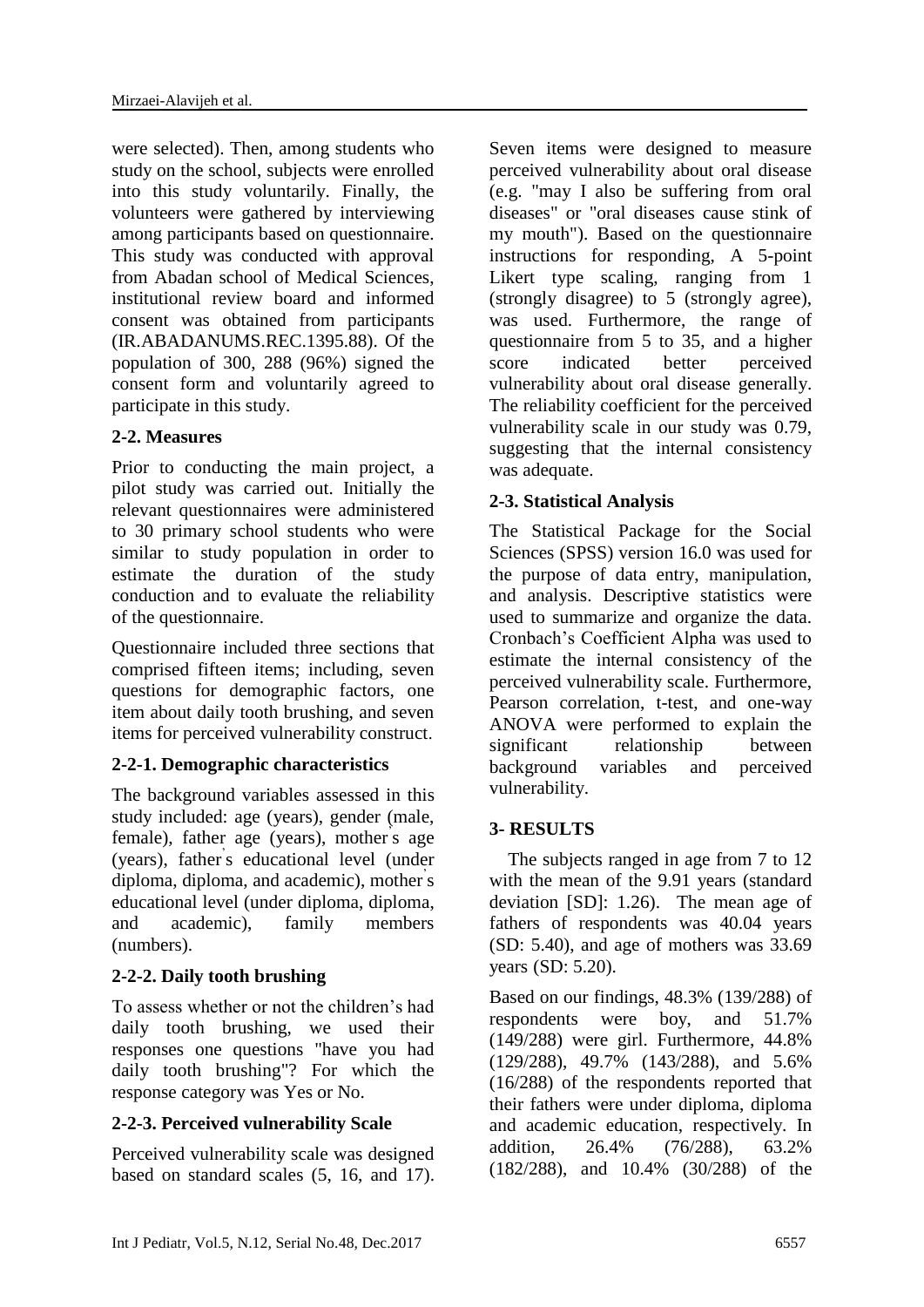respondents reported that their mothers were under diploma, diploma and academic education, respectively. The mean perceived vulnerability of respondents was 27.20 [95% CI: 26.67, 27.72], ranged from 7 to 35. Also, 30.6% of the volunteers reported had daily tooth brushing. **Table.1** shows bivariate correlation between perceived vulnerability with subject's age, age of fathers, and subject's age of mothers. The results showed that perceived vulnerability was significantly related to subject's age of fathers (r=0.178), and subject's age of mothers (r=0.129). However there was no

significant correlation between perceived vulnerability with the age of respondents (r=0.063). Association of mean perceived vulnerability with gender, parent's education level, and number of family members among participates was shown in **Table.2**. Based on our findings mother education level (P: 0.031), and daily tooth brushing (P: 0.042) were the influential predictors on perceived vulnerability of oral diseases. In **Table.3**, it has been showed the mean scores accrued of the perceived vulnerability items among participants.

**Table-1**: Bivariate correlation between perceived vulnerability with subject's age, subject's age of fathers, and subject's age of mothers

| Component                    | X1                   | X <sub>2</sub> | X <sub>3</sub> |
|------------------------------|----------------------|----------------|----------------|
| X1. Subject's age            |                      |                |                |
| X2. Subject's age of fathers | 0.106                |                |                |
| P-value                      | 0.072                |                |                |
| X3. Subject's age of mothers | $0.129$ <sup>*</sup> | $0.742$ **     |                |
| P-value                      | 0.028                | < 0.001        |                |
| X4. Perceived vulnerability  | 0.063                | 0.178          | 0.129          |
| P-value                      | 0.291                | 0.002          | 0.029          |

\* Correlation is Significant at the 0.05 Level (2-Tailed). \*\* Correlation is Significant at the 0.01 Level (2- Tailed).

**Table-2**: Association of background variables with perceived vulnerability

| Variables                | Sub-group                  | Mean $(SD)$  | P-value |  |
|--------------------------|----------------------------|--------------|---------|--|
| Gender                   | Boy                        | 26.77 (5.09) | 0.124   |  |
|                          | Girl                       | 27.60 (3.87) |         |  |
| Father's education level | Under diploma              | 26.56(5.50)  |         |  |
|                          | Diploma                    | 27.77 (3.37) |         |  |
|                          | Academic education         | 27.31 (4.12) |         |  |
| Mother's education level | Under diploma              | 26.08(5.04)  |         |  |
|                          | Diploma                    | 27.50 (4.39) |         |  |
|                          | Academic education         | 28.20 (3.34) |         |  |
| Family members           | Three people               | 26.90 (5.43) |         |  |
|                          | 27.60(3.71)<br>Four people |              | 0.739   |  |
|                          | Five people                | 27.10(4.05)  |         |  |
|                          | More than five people      | 27.37(3.13)  |         |  |
| Daily tooth brushing     | No.                        | 26.84 (4.79) | 0.042   |  |
|                          | Yes                        | 28.02 (3.72) |         |  |

SD: Standard deviation.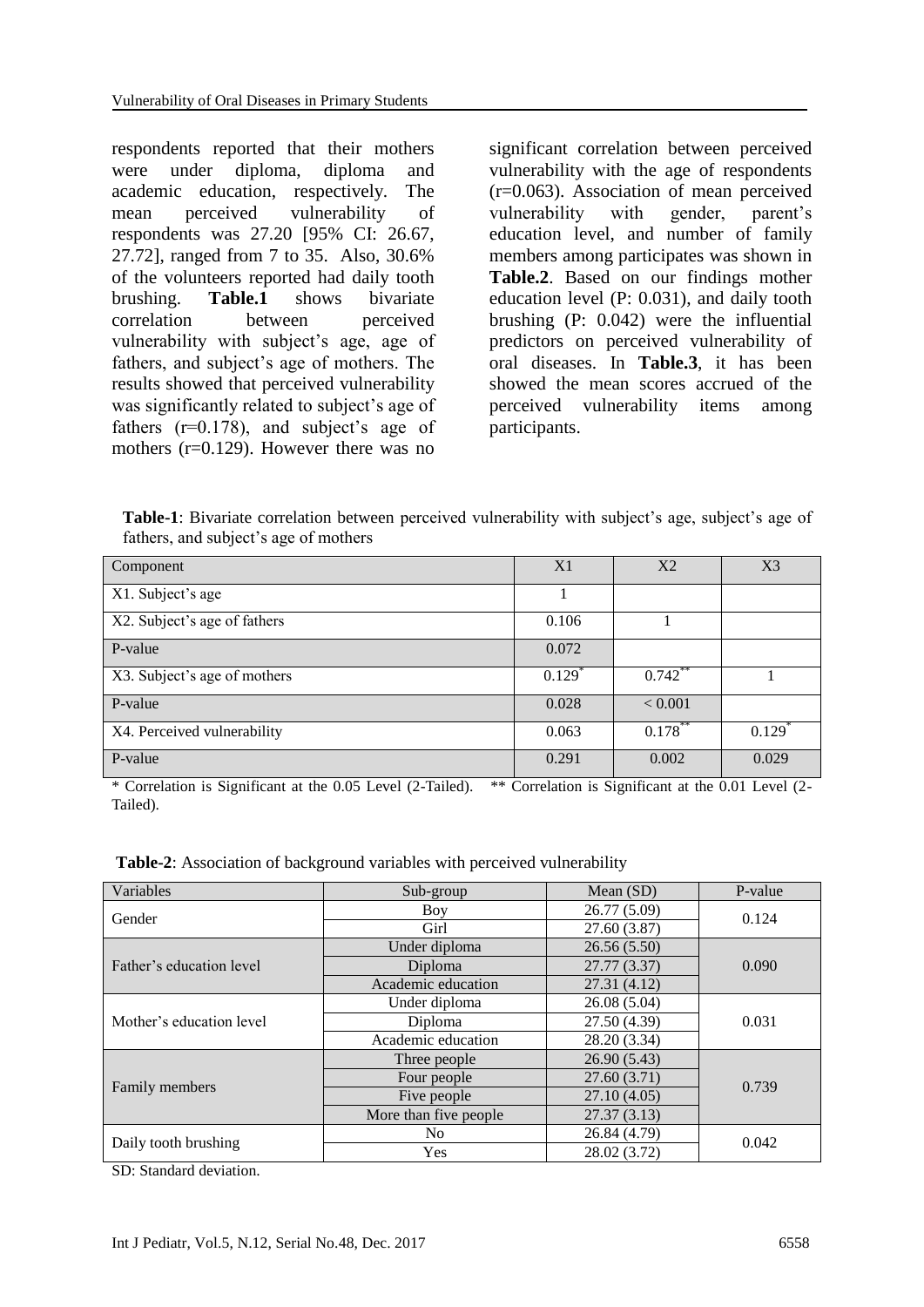| N <sub>o</sub> |                                                                                     | Total       | Boy         | Girl        | $P_{-}$ |
|----------------|-------------------------------------------------------------------------------------|-------------|-------------|-------------|---------|
|                | Items                                                                               | Mean $(SD)$ | Mean $(SD)$ | Mean $(SD)$ | value   |
|                | I may also be suffering from oral and dental                                        | 3.95(0.98)  | 3.86(1.05)  | 4.03(0.89)  | 0.144   |
|                | diseases.                                                                           |             |             |             |         |
| 2              | Oral diseases are only found in children who<br>consume a lot of snacks and sweets. | 3.76(0.98)  | 3.64(0.89)  | 3.87(0.89)  | 0.047   |
| 3              | Oral diseases cause complications at any age.                                       | 3.82(0.98)  | 3.83(0.95)  | 3.82(0.86)  | 0.924   |
| $\overline{4}$ | Oral diseases cause bad smelling of my mouth.                                       | 4.10(0.98)  | 4.07(1.04)  | 4.12(1.99)  | 0.683   |
| 5              | Oral diseases cause severe toothache in me.                                         | 4.18(0.98)  | 4.17(0.94)  | 4.20(0.72)  | 0.752   |
| 6              | Oral-dental problems cause my teeth to decay.                                       | 4.00(0.98)  | 3.89(1.12)  | 4.10(0.73)  | 0.062   |
| 7              | Oral diseases cause people to stay away from me.                                    | 3.36(0.98)  | 3.29(1.07)  | 3.43(0.97)  | 0.234   |

**Table-3**: The mean scores accrued of the perceived vulnerability items

SD: Standard deviation.

#### **4- DISCUSSION**

 The aim of this study was to determine factors related to perceived vulnerability of oral diseases among primary school students in south of Iran. The results of the present study indicated that mother's education level, mother age, father age, and daily tooth brushing were the influential predictors on perceived vulnerability of oral diseases. According to the results, 30.6% of the volunteers reported had daily tooth brushing. This result is similar to the results reported by other studies. For example, Mazloomi et al. carried out a research on female high school students in Yazd, Iran, and reported that 37.5% of the students used dental floss daily (18). Varenne et al stated that 58% of rural and urban children in Africa had not daily tooth brushing (19).

The American oral health associations stated that regularly brushing twice daily and using daily dental floss are the basis for the principles of oral health care (20). Furthermore, world health organization, reported that oral health as the one of important issue in prevention of chronic diseases and health promotion in the society (21). Our results indicated high percentage of school children's dot use of daily tooth brushing and this problem can be followed several complications. Our findings can be warning to children's health policy makers; and should be the focus of special attention. The results of the present study indicated the mean perceived vulnerability of respondents was 27.20 (range from 7 to 35), so the participants received 77.71 % of maximum score acquirable of 100%. These result indicated participants had not get about a quarter of a maximum score of perceived vulnerability. In addition, our finding indicated significant association between high score of perceived vulnerability and doing daily tooth brushing. In this regards, other study reported the perceived vulnerability is an important fear arousal factor in predicting the behavior while people believe that they are susceptible to get a disease or engage in an unhealthy behavior (22).

Also, Ramezankhani et al. carried out a research on five-grade boy students in the primary school in south of Iran, and indicated the correlation between perceived susceptibility and daily tooth brushing among children's (23). Comprehensive health education programs need to emphasize on psychological factors that mediate and predict healthrelated behaviors (13). Based on our result, it seems that designing and implementation of educational programs to increase seriousness about side effect of oral disease may be usefulness of the results in order to promotion of oral health care behavior. Regarding the coloration between age and perceived vulnerability, our findings indicated no significant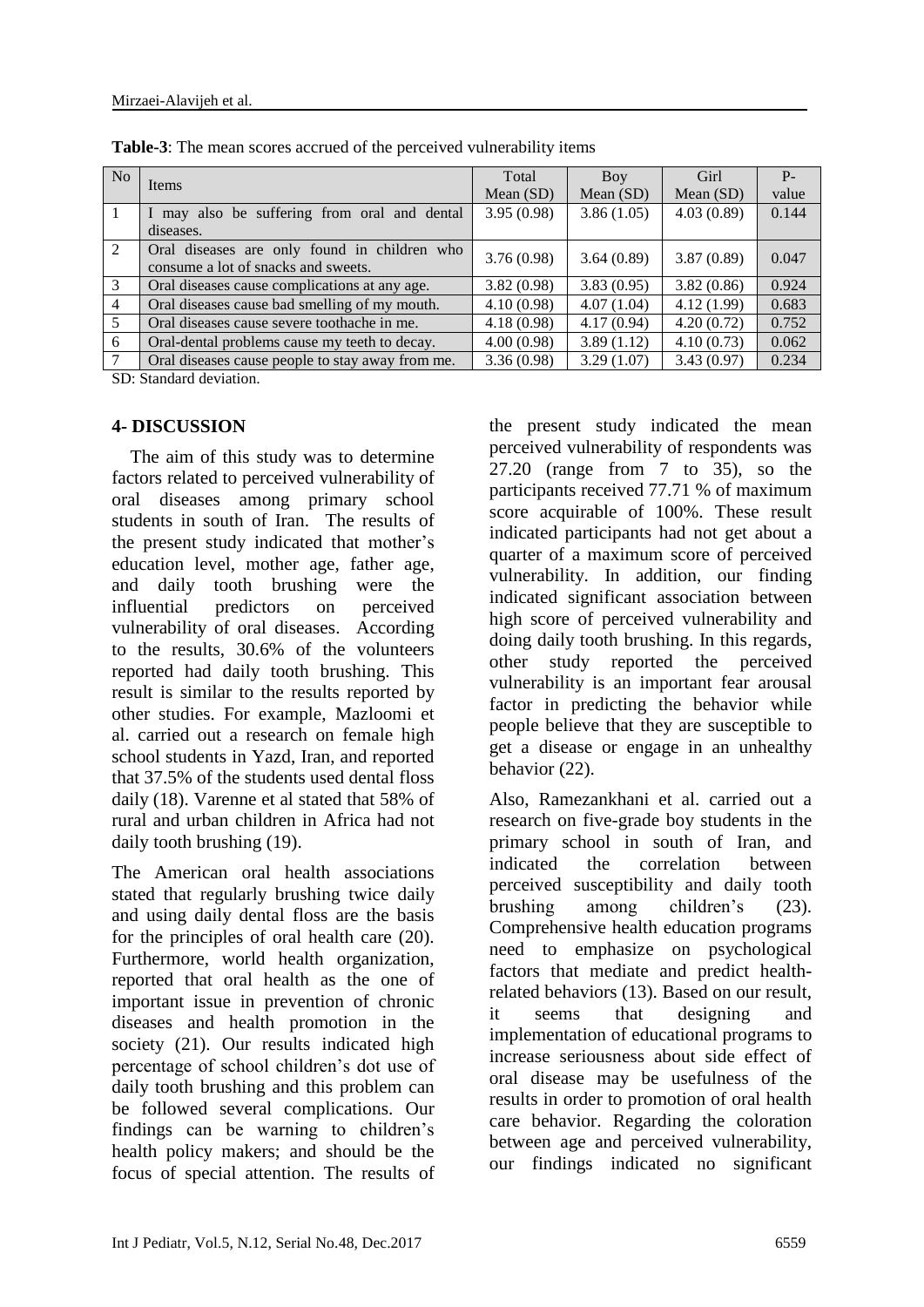correlated between perceived vulnerability and age of respondents; but perceived vulnerability had significant correlated with subject's age of parents, suggesting the rising perceived vulnerability by increasing age of parents. In this regards, Buglar et al. in their study stated that age is the important role in promotion oral health care behaviors (24). The findings of the current study suggest that the mother education level had significant correlated with perceived vulnerability, suggesting the rising perceived vulnerability by increasing level of mothers education. Mehri and Morowatisharifabad stated that the oral health behavior among students has been increasing based on the parents' education (25).

Several studies indicated parent's education level (especially mothers) can explain or predict the get health services and healthy behaviors among children's (26, 27). Our result is similar to the results reported by other studies. It is clear that during childhood, parents, and especially mothers, have the most important role in the oral health of children, and their health measures can stabilize healthy behaviors for a lifetime in their offspring (27). These findings suggest that paying attention to mothers (as the ones who form children's behaviors) is essential in promoting health behaviors, including oral-dental health promotion behaviors.

# **4-1. Limitations of the study**

Our findings reported in current study had a few limitations. First, data collection was based on self-reporting, which is usually prone to recall bias. Second, data collection only among sample of primary school students in the south of Iran and due to non-probability nature of sampling, results cannot be generalized to other population of primary students in Iran. Third, this study investigated daily tooth brushing using yes-no scale which was the main limitations of present study and asks

for more attention while interpreting the results. Finally, we limited our focus on some backgrounds variables, which was the another limitation of present study.

# **5- CONCLUSION**

 There are multiple factors to explain the oral health care behaviors among children's. Based on our findings, mothers education levels had significant role on increasing vulnerability of oral diseases among primary school students, and may be usefulness of the results in order to promotion of oral health care behaviors among chillers. In addition, our findings indicated significant correlation between perceived vulnerability with participant's mother age, father age, and daily tooth brushing.

#### **6- CONFLICT OF INTEREST**

The authors declare that they have no conflict of interest.

# **7- ACKNOWLEDGEMENT**

It is a part of a research confirmed by Abadan School of Medical Sciences, Abadan, Iran. Funder had no role in the study design, collection, analysis or interpretation of the data, writing the manuscript, or the decision to submit the paper for publication. Hereby, the researchers appreciate the Abadan School of Medical Sciences, Abadan, Iran.

# **8- REFERENCES**

1. Nemat Shahrbabaki B, Hashemian M, Fallahi A, Rahmani A, Saedpanah A. The Relationship between Stages of Dental Cleaning Behavior Change Based on Transtheoretical Model (TTM) with School Role and Social Support in Students. International Journal of Pediatrics. 2017; 5(5):4939-49.

2. Babaei Hatkehlouei M, Tari H, Goudarzian AH, Hali H. Decayed, Missing, and Filled Teeth (DMFT) Index among First-grade Elementary Students in Mazandaran Province,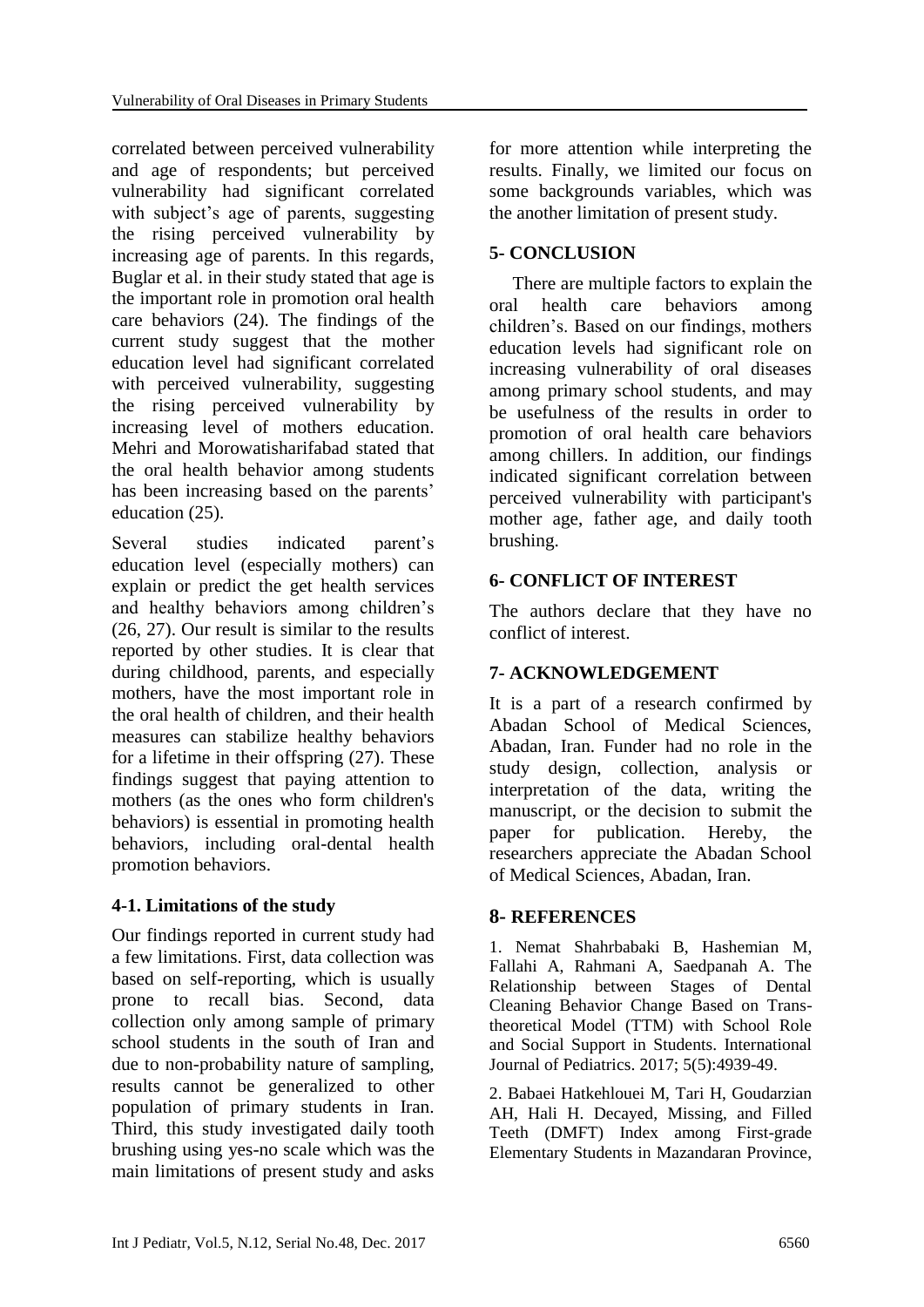Northern Iran. International Journal of Pediatrics. 2017; 5(6):5069-77.

3. Naito M, Yuasa H, Nomura Y, Nakayama T, Hamajima N, Hanada N. Oral health status and health-related quality of life: a systematic review. Journal of Oral Science. 2006; 48(1):1-7.

4. Lewis CW, Grossman DC, Domoto PK, Deyo RA. The role of the pediatrician in the oral health of children: a national survey. Pediatrics. 2000; 106(6):e84.

5. Mahboubi M, Motlagh MI, Mirzaei-Alavijeh M, Jalilian F, Gharibnavaz H, Fattahi M. Determinants of Tooth Brushing among Primary School Students. World Family Medicine/Middle East Journal of Family Medicine, 2017; 15(7):157-61.

6. Nahvi M, Zarei E, Marzban S, Jahanmehr N. Utilization of Dental Services and Its Outof-Pocket Payments: A Study in Dental Clinics of Ramsar. J Mash Dent Sch. 2017; 41(2): 171-82.

7. Kelishadi R, Mortazavi S, Hossein TR, Poursafa P. Association of cardiometabolic risk factors and dental caries in a populationbased sample of youths. Diabetology and Metabolic Syndrome. 2010; 2(1):22.

8. Guimarães AN, Silva-Mato A, Miranda Cota LO, Siqueira FM, Costa FO. Maternal periodontal disease and preterm or extreme preterm birth: an ordinal logistic regression analysis. Journal of Periodontology. 2010; 81(3):350-8.

9. Listl S, Galloway J, Mossey PA, Marcenes W. Global economic impact of dental diseases. Journal of Dental Research. 2015; 94(10):1355-61.

10. Srivastava P, Chen G, Harris A. Oral health, dental insurance and dental service use in Australia. Health Econ 2015; 2(1): 45-62.

11. Tajik F, Ferdosi M, Rejaliyan F. Determining the Socio-Economic Inequalities in Health Services Utilization among Ischemic Heart Disease Patients; Case of Falavarjan City. Health Research. 2016; 2(1):9-16.

12. Dutt P, Chaudhary SR, Kumar P. Oral health and menopause: a comprehensive review on current knowledge and associated dental management. Annals of Medical and Health Sciences Research. 2013; 3(3):320-3.

13. Mirzaei-Alavijeh M, Kok G, Niknami S, Motlagh ME. Family-based cognitive factors effective on preventing the onset of substance use in Iranian society's children: applying the intervention mapping protocol. Acta Medica Mediterranea. 2016; 32:1015-20.

14. Walker K, Jackson R. The health belief model and determinants of oral hygiene practices and beliefs in preteen children: a pilot study. Pediatric Dentistry. 2015; 37(1):40-5.

15. Yevlahova D, Satur J. Models for individual oral health promotion and their effectiveness: a systematic review. Australian Dental Journal. 2009; 54(3):190-7.

16. Walker K, Jackson R. The health belief model and determinants of oral hygiene practices and beliefs in preteen children: a pilot study. Pediatric Dentistry. 2015; 37(1):40-5.

17. Buglar ME, White KM, Robinson NG. The role of self-efficacy in dental patients' brushing and flossing: testing an extended Health Belief Model. Patient Education and Counseling. 2010; 78(2):269-72.

18. Mazloomi Mahmoodabad SS, Roohani Tanekaboni N. Survey of some related factors to oral health in high school female students in Yazd, on the basis of health behavior model (HBM). J Birjand Univ Med Sci. 2008; 15 (3):40-47. (Persian)

19. Varenne B, Petersen PE, Ouattara S. Oral health behavior of children and adults in urban and urban and rural areas of Burkina faso, Africa. Int Dent J 2006; 2:61-70.

20. Bellamy P, Barlow A, Puri G, Wright K, Mussett A, Zhou X. A new in vivo interdental sampling method comparing a daily flossing regime versus a manual brush control. The Journal of Clinical Dentistry 2004; 15(3):59- 65.

21. Dixit LP, Shakya A, Shrestha M, Shrestha A. Dental caries prevalence, oral health knowledge and practice among indigenous Chepang school children of Nepal. BMC Oral Health. 2013 May 14; 13(1):20.